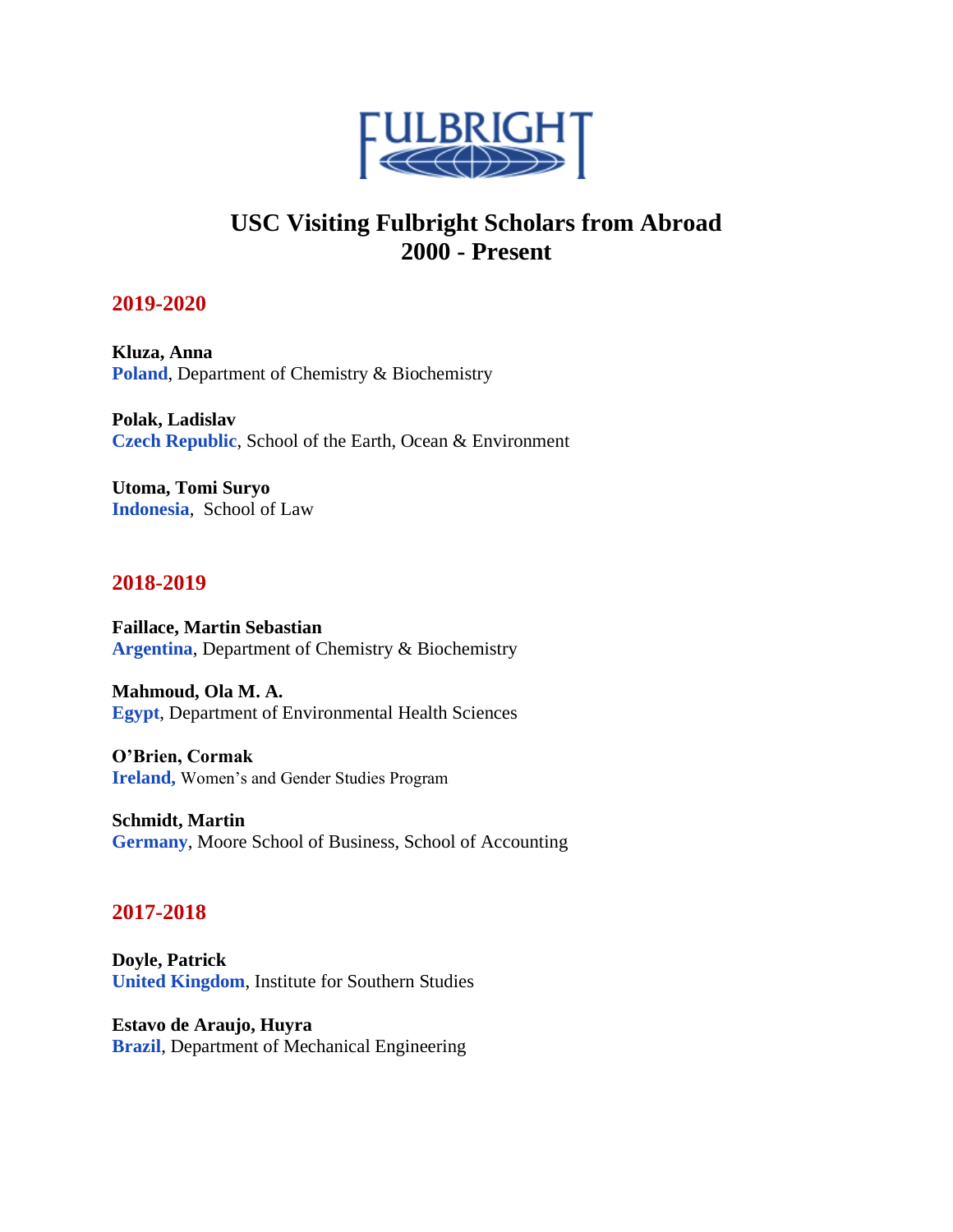**Hu, Wenjin China,** Moore School of Business, Management Science

**Kauroo, Shahin Mauritius**, SOM Dept. of Pathology, Microbiology & Immunology

**Kontopodis, George Greece**, Pharmacy, Dept. of Drug Discovery & Biomedical Sciences

**Sharp, Sarah United Kingdom**, Department of English

**Swaroop, Toreshettahally R. India**, SOM Dept. of Pathology, Microbiology & Immunology

## **2015-2016**

**Majumdar, Anindya Jyoti India**; Department of Political Science

## **2014-2015**

**Pereira, Marieli Brazil**; Department of English & African American Studies

**Dattagupta, Mukulika India**; Department of Communications – USC Aiken campus

#### **2013-2014**

**Camurdin, Efe Turkey**; Moore School of Business, Marketing Department

**Gallagher, Damian** *(Spring 2014)*  **United Kingdom**; Hotel Restaurant & Tourism Management, Sport & Entertainment Mgmt. Dept

**Ofulue, Christine Nigeria**; Psychology, Linguistics & African Studies

**Wongkaew, Akkarat** *(Spring - Summer 2014)*  **Thailand**; Department of Chemical Engineering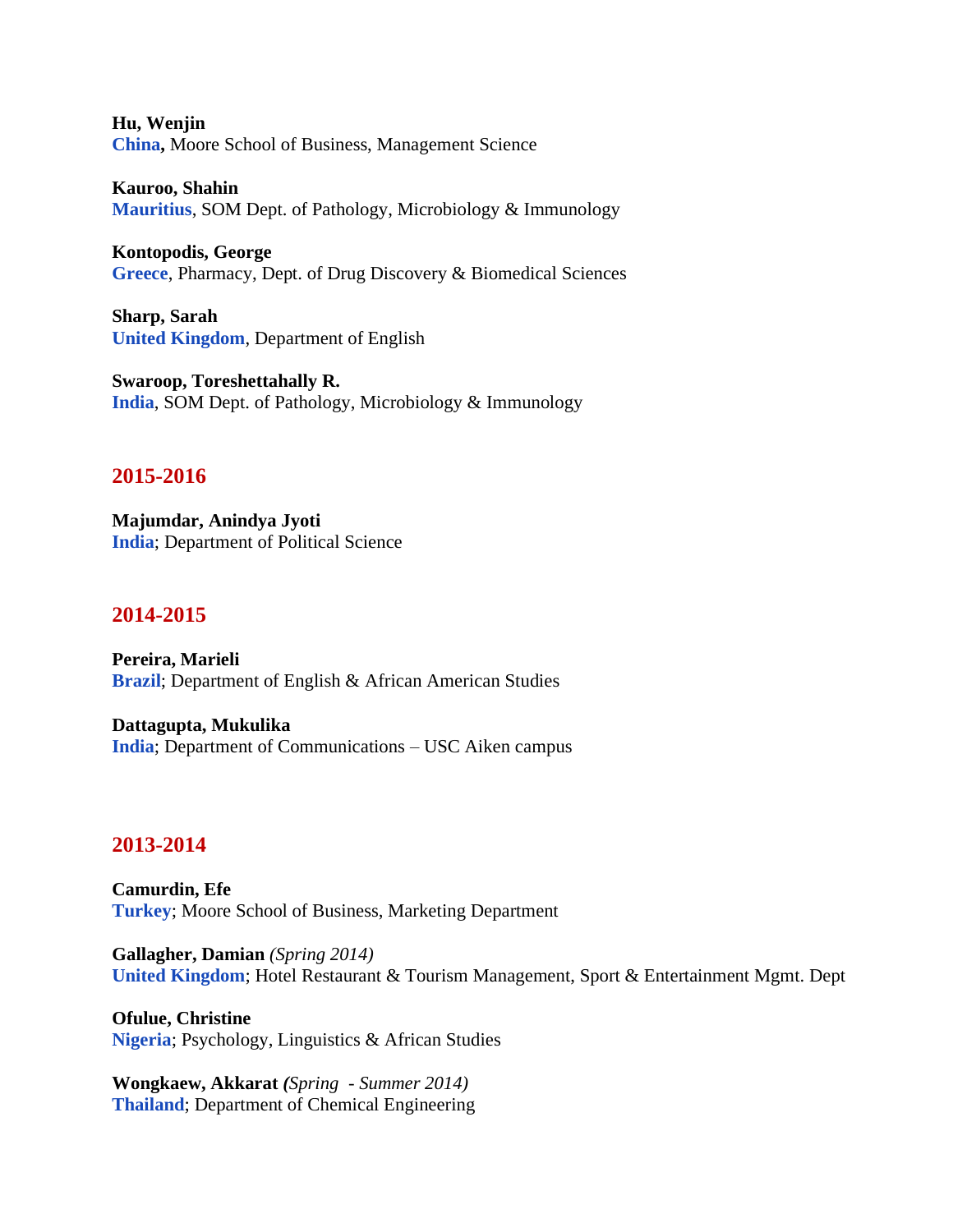#### **2012-2013**

**Atanassova, Irena Bulgaria**, USC Aiken

**Brenner, Barbara Austria**, Moore School of Business – Sonoco Int'l Business Department

**Kaur, Mandeep India**, Moore School of Business – Marketing Department

## **2011-2012**

**Margvelashvili, Maia Rep. of Georgia**; School of Hotel, Restaurant and Tourism Management

**Maurady, Amal Morocco**; Department of Environmental Health Sciences

**Koivusalo, Anna Finland**; Department of History

#### **2010-2011**

**Martynova, Daria Russia**; Marine and Geological Sciences

**Taveter, Kuldar Estonia**; Computer Science and Engineering

**Loeb van Zuilenburg, Paul South Africa**; School of Music

**Lin, Herng Ching Taiwan**; Health Services Policy and Management

**Gabos, Judit Hungary**; School of Music

**Flores Benner, Gabriela Chile**; Biological Sciences

**Revniuk, Svitlana Ukraine**; Biological Sciences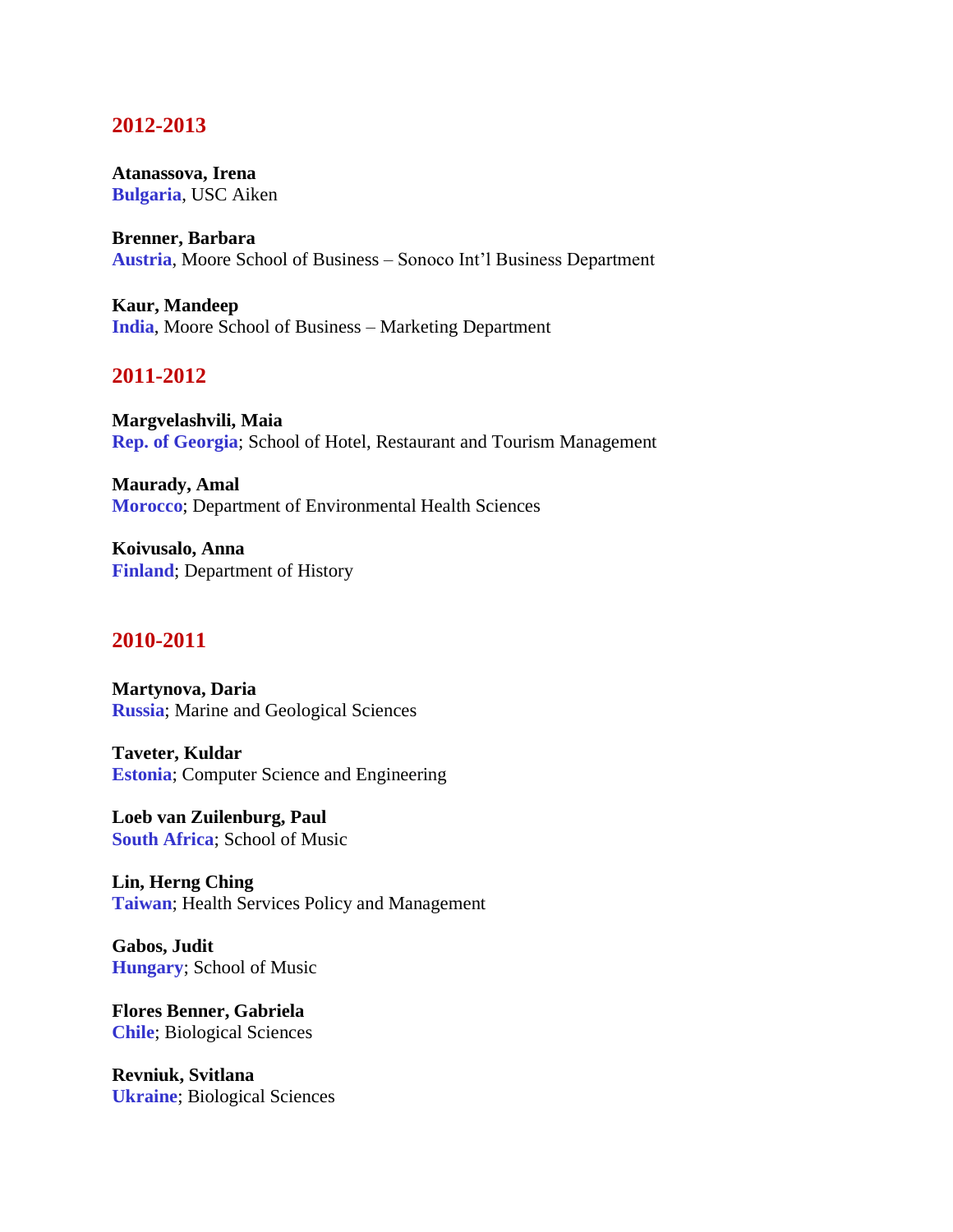**Kozeretska, Iryna Ukraine**; Biological Sciences

#### **2009-2010**

**da Cunha Lima, Maria Luiza Brazil**; Psychology Department & Linguistics Program

**Hapanovich-Kaidalau, Mikalai Belarus**; College of Social Work

#### **2008-2009**

**Channa, Subhadra India**; USC-Aiken/History

**Khamzaeva, Saule Kyrgyz Republic**; The Walker Institute of International and Area Studies

**Maniutiu, Anca Romania**; Theatre and Dance

#### **2007-2008**

**Bahati, Joseph Uganda**; Geography

Tungatarova, Lyazzat **Kazakhstan**; The Walker Institute of International and Area Studies

#### **2006-2007**

**Ouakrime, Mohamed Morocco**; National Resource Center for the First-Year Experience and Students in Transition

#### **2005-2006**

**Bouzidi, Hassan Morocco**; English Programs for Internationals